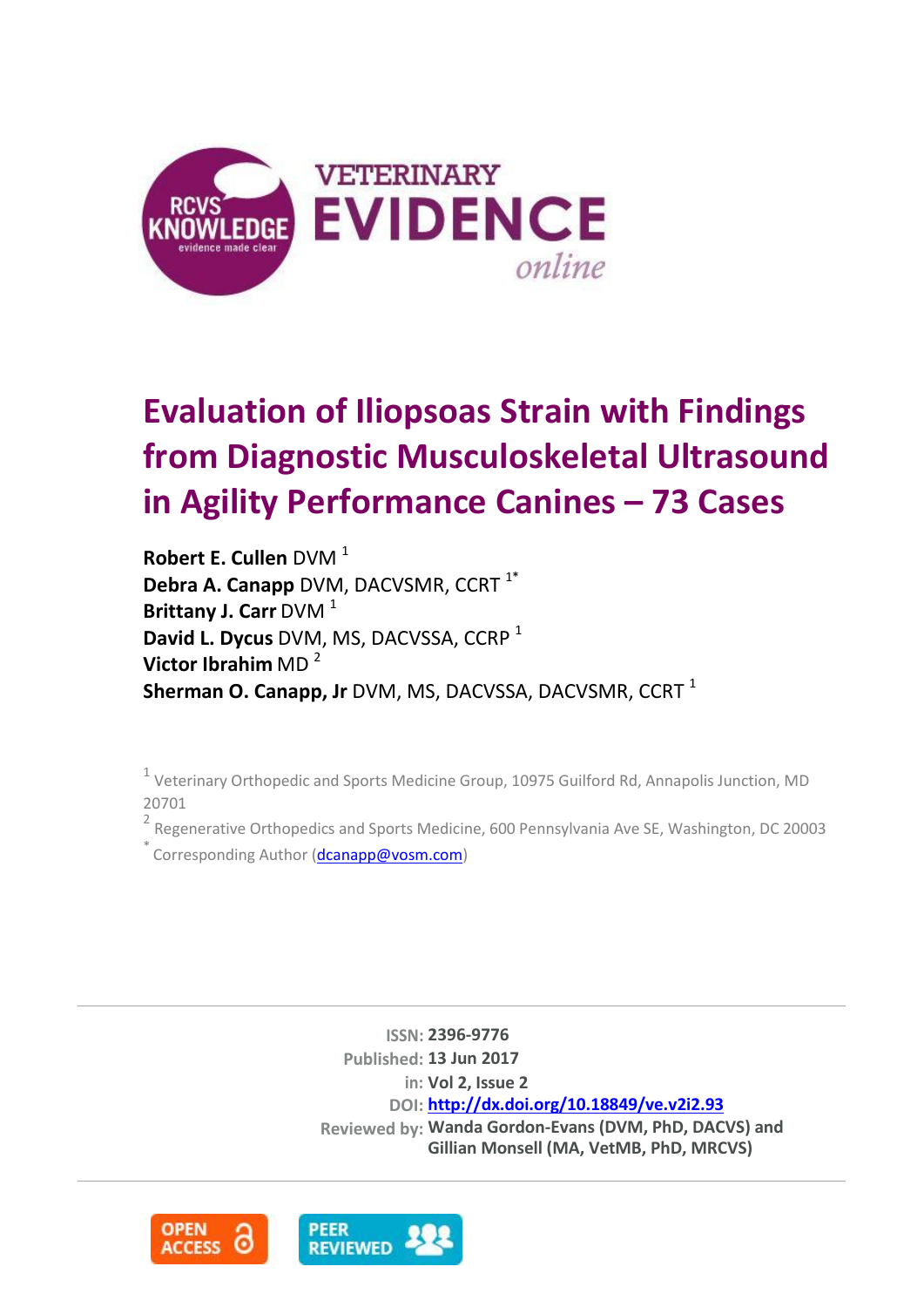### **Objective:**

Iliopsoas injury and strain is a commonly diagnosed disease process, especially amongst working and sporting canines. There has been very little published literature regarding iliopsoas injuries and there is no information regarding the ultrasound evaluation of abnormal iliopsoas muscles. This manuscript is intended to describe the ultrasound findings in 73 canine agility athletes who had physical examination findings consistent with iliopsoas discomfort. The population was chosen given the high incidence of these animals for the development of iliopsoas injury; likely due to repetitive stress.

### **Methods:**

Medical records of 73 agility performance canines that underwent musculoskeletal ultrasound evaluation of bilateral iliopsoas muscle groups were retrospectively reviewed. Data included signalment, previous radiographic findings, and ultrasound findings. A 3-tier grading scheme for acute strains was used while the practitioner also evaluated for evidence of chronic injury and bursitis.

#### **Results:**

The majority of pathologies were localised to the tendon of insertion, with the majority being low grade I-II strains (80.8%). Tendon fibre disruption (71.2%) and indistinct hypoechoic lesions (91.8%) were the most common of acute changes noted. Hyperechoic chronic changes were noted in 84.9 percent of cases. Acute and chronic changes were commonly seen together (62.8%).

## **Conclusion:**

Diagnostic musculoskeletal ultrasound was used to identify lesions of the iliopsoas tendon consistent with acute and chronic injury, as well as identifying the region of pathology. The majority of agility performance dogs had low grade acute strains based on the tiered system, with mixed acute and chronic lesions being noted frequently.

#### **Application:**

Diagnostic musculoskeletal ultrasound provides a non-invasive diagnostic modality for patients suspected of having an iliopsoas strain.

# **INTRODUCTION**

Muscle strains are a commonly assessed injury amongst working and sporting animals.<sup>2,5,20</sup> A previous survey with agility dogs found that thirty-two percent of the population had some degree of orthopaedic lameness during training, and that fifty-three percent of those evaluated by a veterinarian were due to muscle or tendon injury.<sup>5</sup> The muscle is prone to acute strain from excessive stretch while engaged in eccentric contraction, wherein the external forces being driven across the muscle overload the contractile force of the muscle itself.<sup>3,4,23,28-29</sup> The fibres of the muscle may then become disrupted and lose continuity, with additional disruption of the vascular supply leading to interstitial haemorrhage and swelling.<sup>28</sup> Thirty-two percent of hind limb muscle strains in dogs involve the iliopsoas muscle group.<sup>6</sup> Acute and chronic injury to the iliopsoas muscle groups has been a topic of interest in recent years with an increasing attention to diagnosis and treatment of this condition.

Clinical presentation with iliopsoas discomfort can include gait abnormalities and lameness with decreased coxofemoral extension. The lameness may be similar to patients with cranial cruciate ligament injury or hip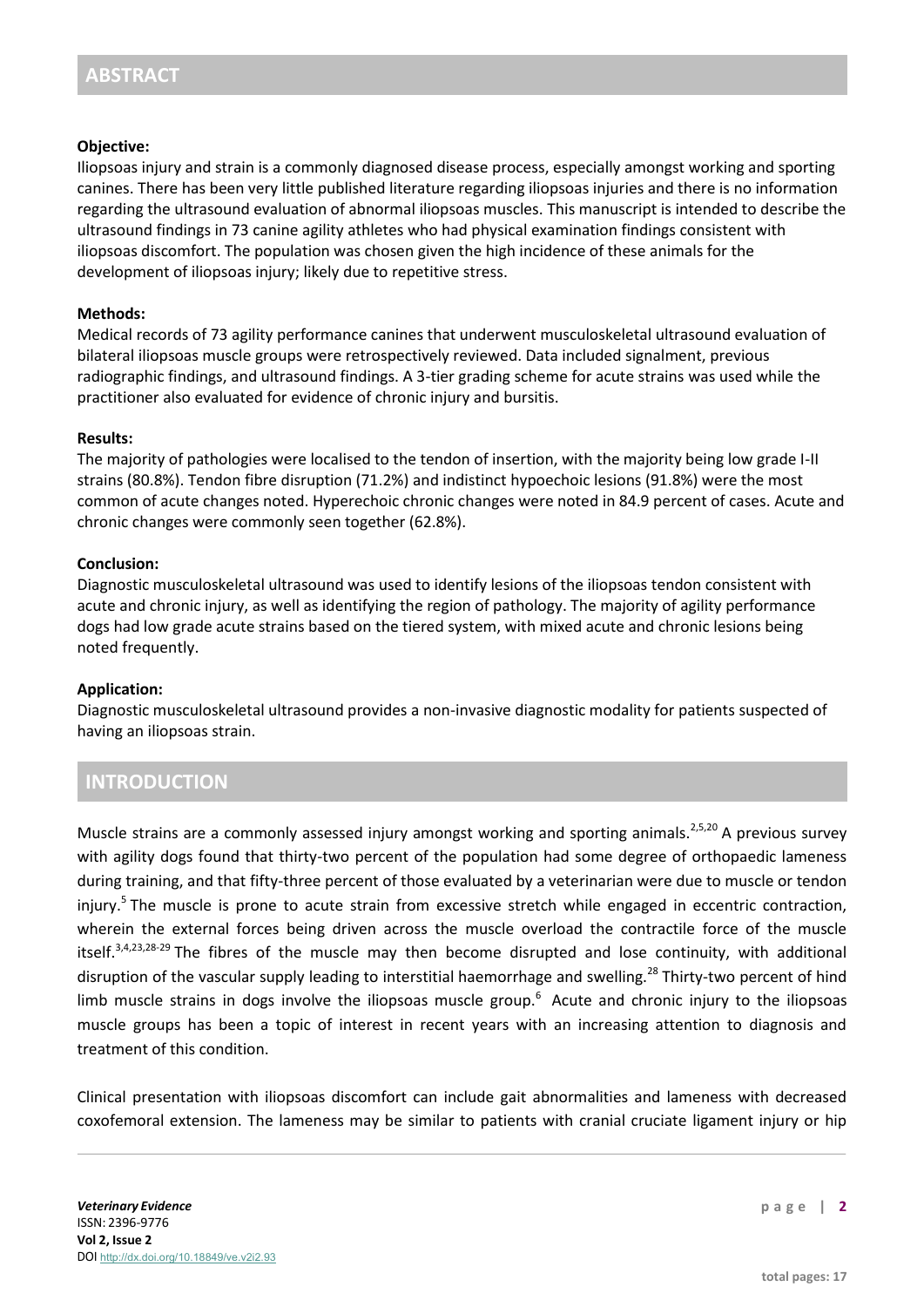dysplasia. When evaluating a patient with iliopsoas discomfort, a shortened stride with decreased hip extension is characteristic but not distinctive for iliopsoas in particular.<sup>2-3,20,22</sup> Upon palpation there may be pain, spasm, and discomfort of the iliopsoas. Furthermore, many patients will be hesitant to allow coxofemoral extension with abduction and internal rotation as this specifically places stretch on the muscle and tendon in question.

An acute injury to the muscle or tendon has been characterised in 3 grades based on appearance during advanced imaging. Early human 3-tiered gradation structures have involved those based on clinical presentation<sup>33</sup>, but which have correlated well with later systems based on musculoskeletal ultrasound findings34,35, upon which we based our findings. Grade I strains have intact architecture and muscle function but with focal oedema or haemorrhage with less than 5%of the muscle involved. Such strains are generally the result of repeated muscle contractions resulting in mild muscle cell damage at the sarcomere. These injuries are rarely noted or diagnosed asides from athletic or performance animals, and generally resolve with appropriate rest in <1 week. Grade II strains have increased muscle involvement, mild fibre disruption, increased oedema or haemorrhage, and reduced strength of the musculotendinous unit. Grade III strains involve significant fascial tearing, muscle fibre disruption, and significant oedema or haemorrhage formation. $2,33-35$  (Table 1)

| <b>GRADE</b>        | <b>DESCRIPTION</b>                                              |
|---------------------|-----------------------------------------------------------------|
| <b>GRADE I</b>      | ("Mild strain") no loss of function, <5% muscle involved, focal |
|                     | oedema or haemorrhage                                           |
| <b>GRADE I-II</b>   | As above but with mild fascial tearing                          |
| <b>GRADE II</b>     | ("Moderate strain") reduced strength of musculotendinous        |
|                     | unit, >5% muscle involvement, mild fibre rupture, increased     |
|                     | oedema/haemorrhage                                              |
| <b>GRADE II-III</b> | As above but with fascial tearing, mild fibre disruption        |
| <b>GRADE III</b>    | ("Severe strain") significant fascial tearing, significant to   |
|                     | complete muscle fibre disruption, significant                   |
|                     | oedema/haemorrhage                                              |

| Table 1: Grading Scheme for Acute Musculotendinous Strain Injury |
|------------------------------------------------------------------|
|------------------------------------------------------------------|

It is important to distinguish tendon strain and injury from muscle belly damage. The tendon unit primarily acts as a structure to transmit contractile force of the muscle. As such, they are often not rigid structures but have various degrees of elasticity and compliance. The general theorem of tendinous strain involves microtrauma and chronic overuse leading to a mechanical breakdown of the tendon. The lack of collagen support predisposes the structure to significant macroinjury. Gradation of tendon strains follows the same criteria and categories as that involving muscle trauma, differing only in the component of elastic recoil deformation. 8-9

The bursa is a tissue envelope surrounding the tendon of insertion as it approaches to and attaches to the lesser trochanter. This fluid-filled membrane allows for decreased friction between the tendon and bone. Bursitis, inflammation of the tissue membrane with resultant swelling and fluid collection, has been noted with other tendinous injuries. The bursa is collapsed in healthy patients, but can become enlarged and fluid distended in cases of acute or chronic injury.<sup>17-18,23-24</sup> Acute and chronic bursitis inflammation can often be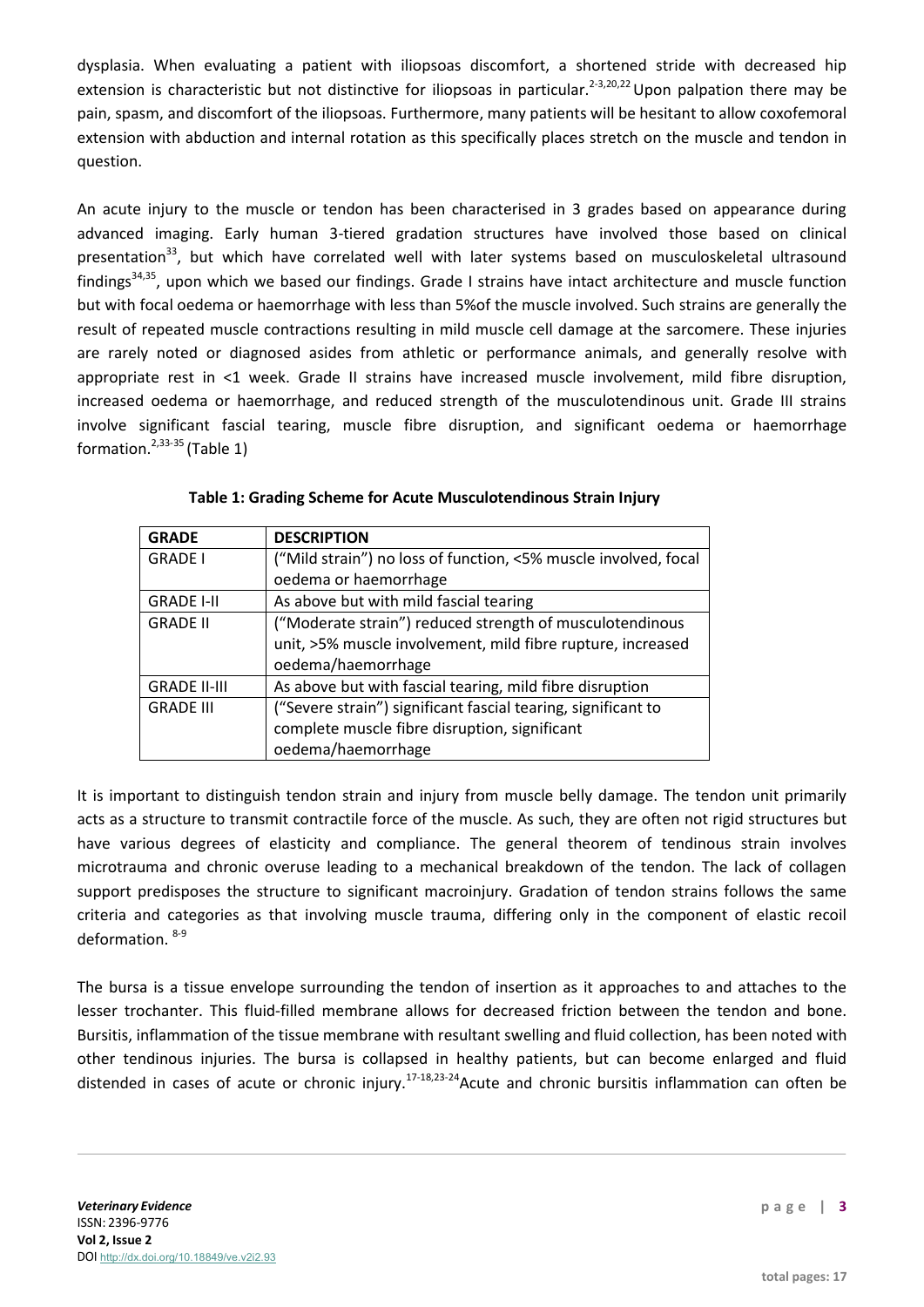characterised, with acute injury showing as an anechoic fluid pocket and chronic injuries often having a thickened membrane and hyperechoic changes or debris within the space.<sup>31,32</sup>

Descriptions of imaging modalities for iliopsoas pathologies have been reported.<sup>11,14-17,19,23-26</sup> Radiographs are unlikely to show evidence for iliopsoas strain, although they may detect mineralisation of the tendinous attachments, or enthesiophytosis, which has been seen with some instances of fibrotic myopathy and other chronic injuries.<sup>11</sup> Computer tomography (CT) evaluation for acute iliopsoas strain has been previously described and found to be accurate for assessing intramuscular oedema and inflammation.<sup>14</sup> Magnetic resonance imaging (MRI) has also been described for the assessment of iliopsoas injury in human and canine patients.<sup>15</sup> However, these advanced imaging modalities are expensive to undertake, and require general anaesthesia. Due to expense and anaesthesia, it is also difficult to coordinate recheck evaluations to assess the injury following treatments.

Diagnostic musculoskeletal ultrasound evaluation has become a valuable and practical tool in assessing the iliopsoas and surrounding musculature. It is used frequently in human medicine for diagnostic evaluation of iliopsoas injuries, as well as for therapeutic injections.<sup>19, 23-24</sup> While sedation is required for veterinary evaluation, full anaesthesia is not needed to perform an evaluation, which makes it of benefit over CT and MRI. It is also less expensive, making it a more viable option for both initial diagnostics and recheck examinations. Ultrasound evaluation of normal iliopsoas muscles was first reported in 2008 by Cannon and Puchalski where it was found that assessment of the whole iliopsoas muscle group could be performed using 8-5mHz curvilinear and 12-5mHz linear transducers with similar findings in cadaver specimens and live dogs.<sup>16</sup> Additional ultrasound studies have been performed to identify the femoral nerve passage through the iliopsoas musculature.<sup>25-26</sup> However, there have been few notations in literature regarding abnormalities of this muscle group using musculoskeletal ultrasound evaluation and no cataloguing of injury variety or severity.

The goal of this paper is to report the diagnostic musculoskeletal ultrasound findings of iliopsoas muscle strains in seventy-three canine athletes who had physical examination findings consistent with iliopsoas discomfort. The population was chosen given the high incidence of these animals for the development of iliopsoas injury.

# **METHODS & MATERIALS**

#### *Case Selection*

Case records from January 2010 through July 2015 were analysed for agility dogs that underwent musculoskeletal ultrasound for iliopsoas discomfort assessed on physical examination (Veterinary Orthopedic Sports Medicine Group, Annapolis Junction, Maryland, USA). An assessment of iliopsoas injury on physical examination was found with dynamic evaluation, which involved placing the hip in extension and abduction and simultaneously internally rotating the stifle to evaluate for discomfort. All patients also experienced discomfort with direct palpation over the point of tendon insertion located cranial and deep to the pectineus muscle, at which point rigidity +/- spasm was appreciated. All cases in this paper were recommended to have musculoskeletal ultrasound performed in order to identify lesions and facilitate a recommended treatment protocol. Documentation of, and treatment for, co-morbidities (cruciate injury, hip dysplasia, lumbar discomfort, etc.) was not taken into account as this paper was intended to document musculoskeletal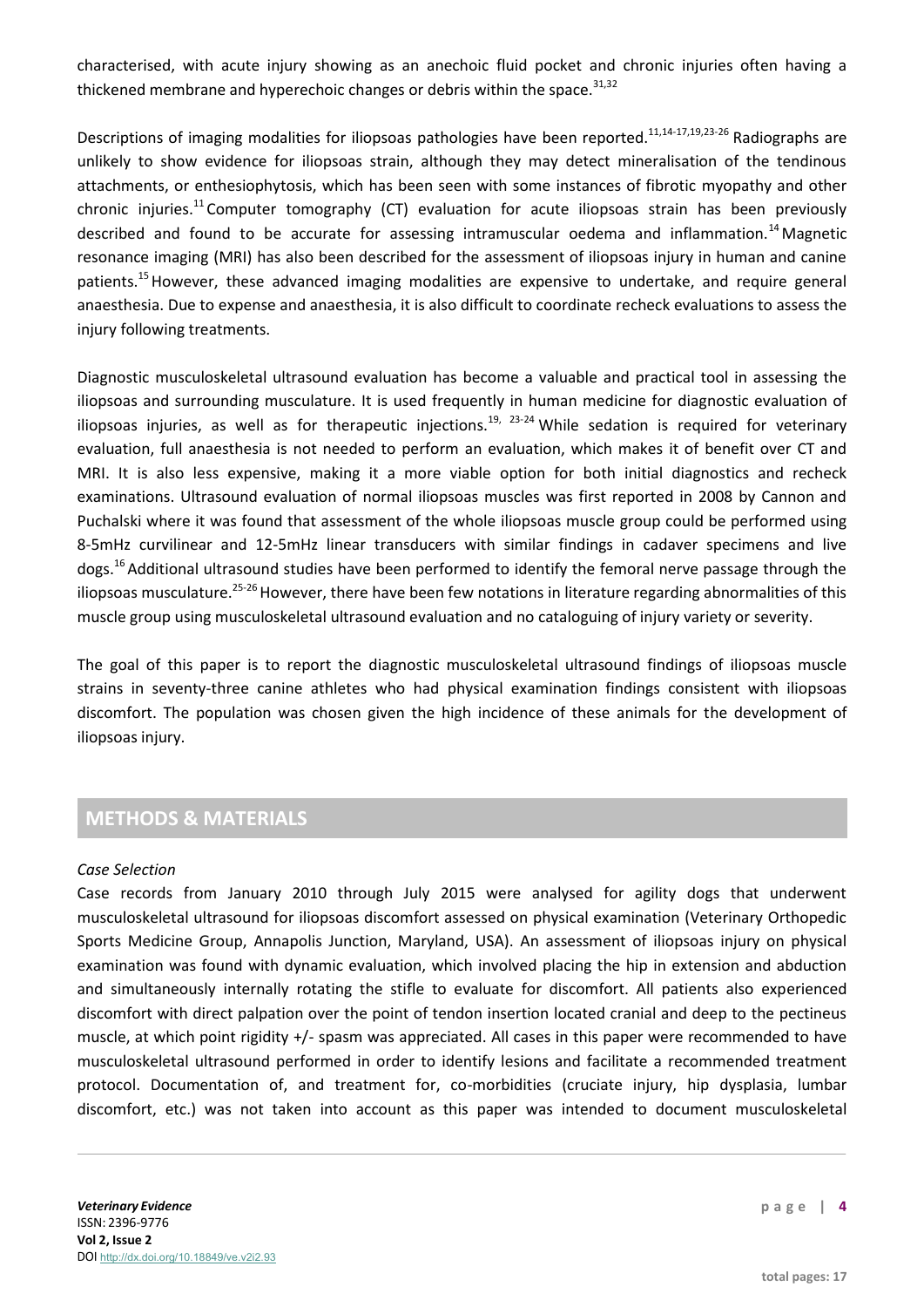ultrasound findings for patients with physical examination findings consistent with an iliopsoas injury as either primary disease or secondary.

## *Evaluation of the Iliopsoas Using Ultrasound*

During ultrasound, sedation was always performed to allow for a thorough evaluation of the structures. This was both due to discomfort from pressure from the transducer over inflamed muscle tendons and fibres, but also to facilitate dorsal recumbency and relaxation to obtain the best views. Patients were sedated with dexmedetomidine 0.03mg/kg and butorphanol 0.2mg/kg IV or IM prior to evaluation. Ultrasound was performed using a Hitachi-Aloka Noblus system with an 18mHz probe. All examinations were performed by a single experienced practitioner (DC).

When approaching musculoskeletal ultrasound of the iliopsoas groups, the anatomy was loosely grouped into three regions: insertion, muscle belly, and origin, and the assessments are made in that order. Acute injury would result in swelling, oedema, inflammation, and possibly haemorrhage. Such changes would be evident on ultrasound based on enlargement of muscle fibres (swelling, inflammation) and a distinctly demarcated hypoechoic region (oedema, haemorrhage). Such demarcated hypoechoic lesions were classified as "core lesions". Identification and characterisation of acute muscle and tendon injuries were done so using a Grade I-III scheme. A grade of I-II or II-III was given to those cases with components of injury reserved for two different grade classes. For example, a case with signs of mild bruising and very mild fascial tearing may be given a Grade of I-II. (Table 1)

The musculoekeltal ultrasound evaluation was started with the probe placed cranial to the pectineus and parallel to the femur. This view allows for a general approach to the location to assess the anatomy. However, it results in obliquity of the tendon fibres, with variation on characterisation based on the patient. A more standardised view involves a caudal longitudinal evaluation of the insertion. (Figure 1a) A more detailed image of the lesser trochanter and bursa is made from this angle. A transverse view across the femur from the caudal aspect is also of importance when evaluating the insertion tendon. (Figure 1b) The tendon is seen as a short, linear, hyperechoic structure attaching to a small shadowing protrusion of the medial femur (the lesser trochanter). Evaluation was made for fibre tears, bursitis, core lesions, or evidence of chronic fibrosis. Following the muscle group, the myotendinous junction (MTJ) was evaluated with the probe facing slightly cranial. (Figure 1c) The MTJ is seen as a fan-shaped structure that is generally hypoechoic with obliquely oriented hyperechoic strands.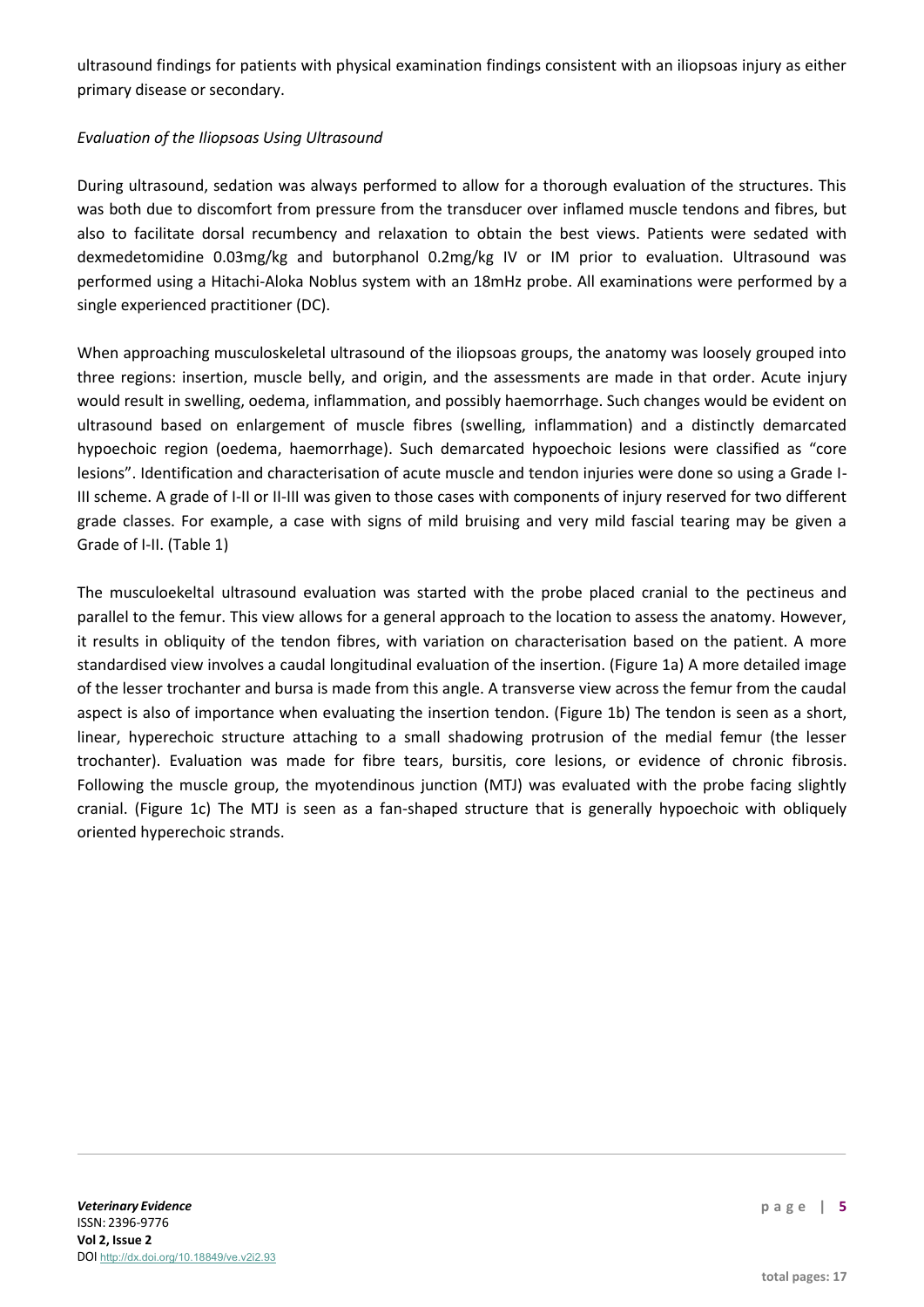

*Figure 1: Evaluation of a normal iliopsoas tendon. (1a) Longitudinal and (1b) cross-sectional views of the tendon of insertion onto the lesser trochanter. (1c) A longitudinal view of the tendon of insertion. (1d) A longitudinal view of the iliopsoas muscle belly. (1e) A longitudinal view of the margining of the psoas major (above) and iliacus (below) muscles.*

The muscle belly is found ventral to the lumbar vertebral bodies four through seven. Normal muscle tissue is noted to have a generalised homogenous hypoechoic parenchyma with linear lines of hyperechoic muscle fibres obliquely oriented. Differentiation of the iliacus muscle from the psoas major muscle is visualised over the ischium (Figure 1d). The iliacus can then sometimes be traced back to its origin on the ilium (Figure 1e). The femoral nerve can be found between the major psoas and iliacus muscle bellies.

The psoas major origin is identified by tracing the muscle belly proximally to the transverse processes of the third lumbar veterbrae and observing the hypoechoic attachments with linear hyperechoic fibres oriented obliquely. The L3 origin can often be appreciated in smaller dogs (less than 50 pounds). The origin was often obscured in larger animals with large amounts of muscle or fat, and may also be obscured by gas shadowing from the colon.

# **RESULTS**

## *Signalment*

Seventy-three dogs underwent diagnostic musculoskeletal ultrasound for suspected iliopsoas injury assessed on physical examination from January 2010 through July 2015. Physical examinations on all canines evaluated included hind limb lameness (unilateral or bilateral), with discomfort on extension and internal rotation of the noted hind limb, and with rigidity +/- spasm and discomfort on direct palpation of the iliopsoas muscle belly or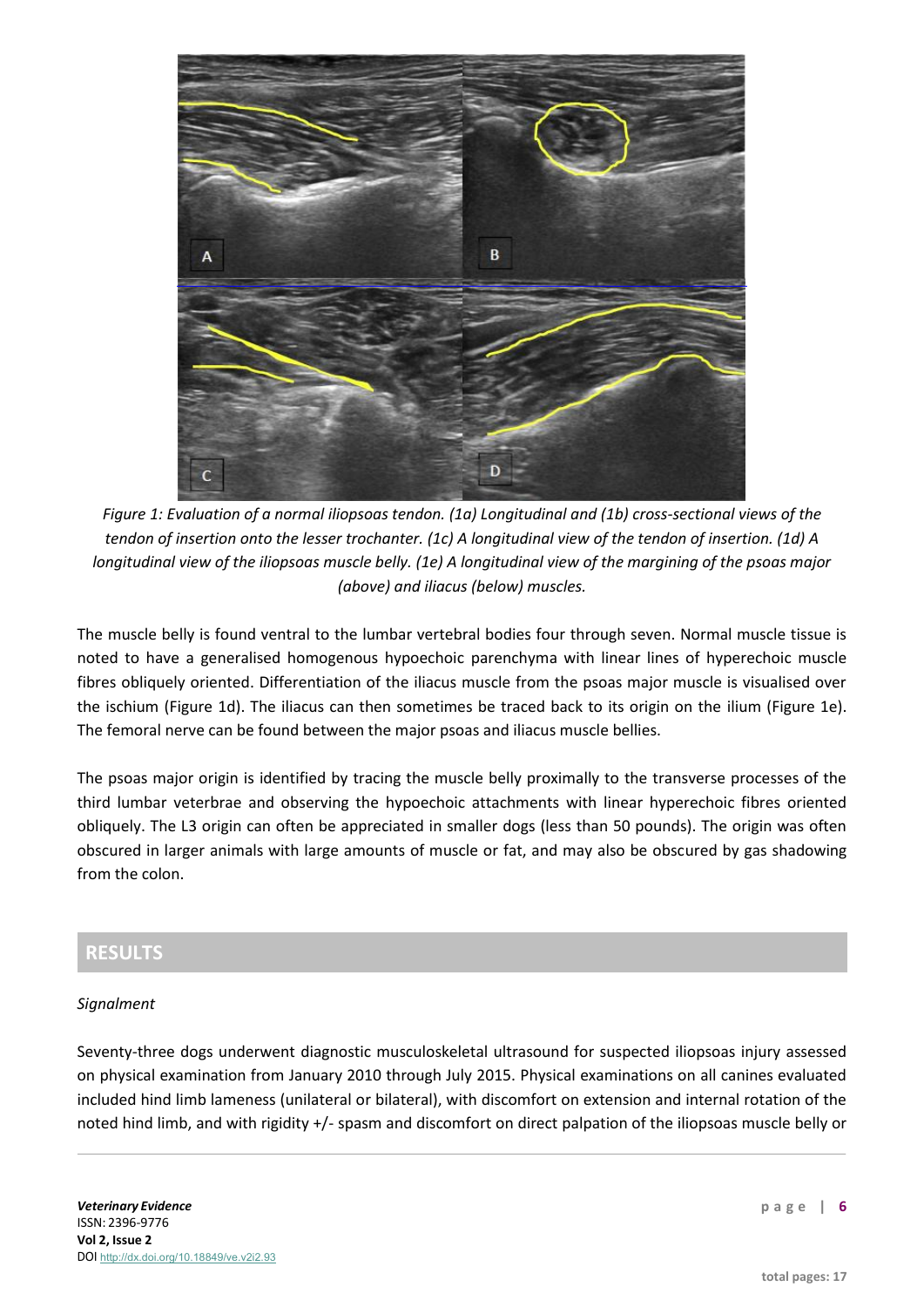tendon. Mean age at the time of initial examination was 5.1 years (median 5.0 years, range 2 to 10 years). 54.8 percent were female (32 spayed, 8 intact), and 45.2 percent were male (20 neutered, 13 intact). Excluding mixed breed canines, twenty-two breeds were evaluated. The most common breeds were Border Collies (27.4%), Australian Shepherds (11%), Shetland Shepherds (6.8%), and Welsh Corgis (5.5%). Mean body weight was 44.15 pounds (20.07kg) with a median body weight of 42.4 pounds (19.27kg) and a range of 10 to 86.7 pounds (4.55-39.4kg).

## *Non-Ultrasonic Imaging*

Of 73 cases, 59 had pelvis radiographs performed. Of these, tendinous calcification (enthesiophytosis), an indication of severe chronic muscle tendon inflammation, was noted in four patients. Mild remodeling changes to the lesser trochanter were noted in an additional five cases. (Figure 2) Five cases were also noted to have coxofemoral degenerative changes consistent with dysplasia or osteoarthritis.



*Figure 2: Ventro-dorsal pelvic radiographs. Top image shows bilateral mineralisation in the areas of the iliopsoas tendon insertions at the lesser trochanter. Bottom image shows unilateral (left) osseous changes to the lesser trochanter with mineralisation in the area of the iliopsoas tendon insertion. Dysplastic changes to the right coxofemoral joint are also apparent.*

For our case population, there were eight MRI reports available of the lumbosacral from board-certified radiologists to assess for vertebral and pelvic pathology (Phillip Gyroscan 1.5 Tesla Unit). Five of these reports reported normal iliopsoas on MRI with no apparent abnormalities. Based on interpretation of ultrasound evaluation, three of these five cases had chronic changes, one had mild bursitis, and three had mild Grade I-II strains of the tendon. Two of the eight MRI reports made no mention of the iliopsoas muscle group. Both of these cases had chronic changes noted on ultrasound, and one was found to have a significant Grade II-III muscle strain. One MRI report of the eight made mention of hyperintense streaks of the body and insertion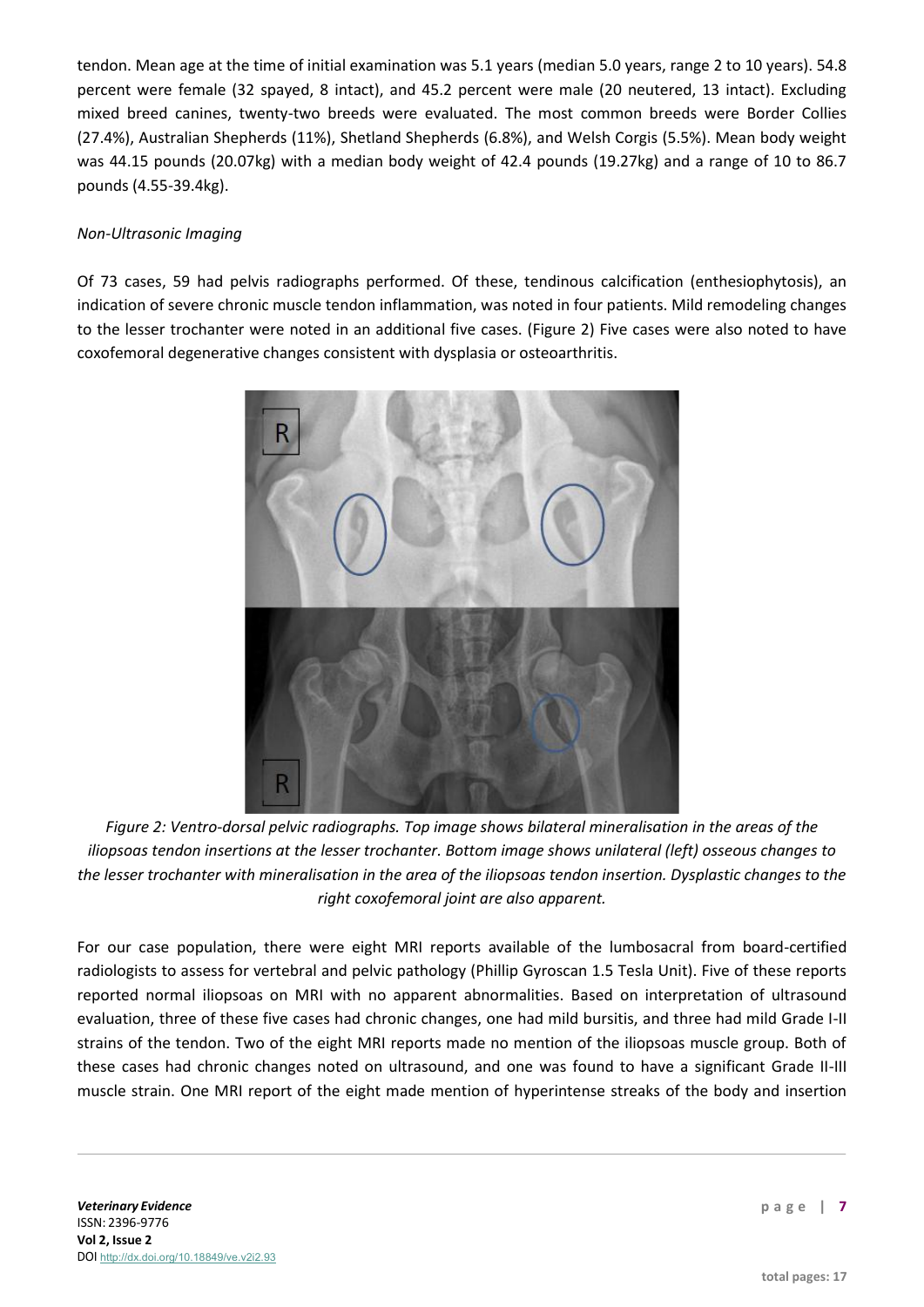unilaterally, which was noted as a mild Grade I strain on ultrasound evaluation. No CT evaluations of the pelvis were made for this case series.

# *Musculoskeletal Ultrasound*

Figures 3-6 show gradations of hypoechoic lesions and fascial tearing using in the tiered grading system for muscular or tendinous injuries. A distinctly demarcated "core" lesion is noted in Figure 3.



*Figure 3: Longitudinal view of a right iliopsoas tendon of insertion. Note the hypoechoic changes of the fibrefibres consistent with a "core" lesion (circled). Lying overtop the iliopsoas tendon is the adductor muscle (white arrow)*



*Figure 4: Longitudinal (left image) and cross-sectional (right image) views of a Grade I right iliopsoas tendon injury. Note the mild hypoechoic changes but overall intact fibre pattern.*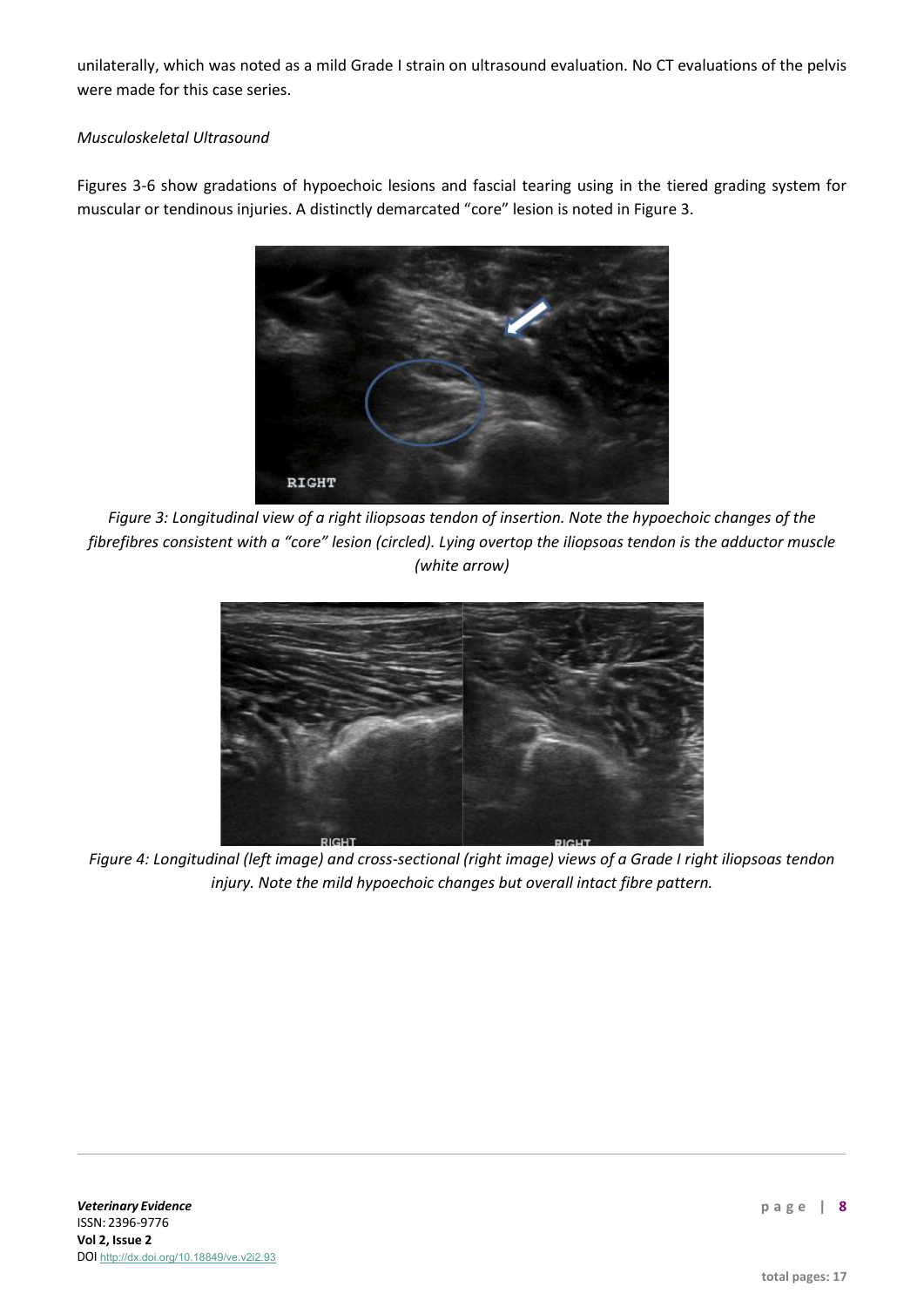

*Figure 5: Oblique cross-sectional view of a Grade II left iliopsoas tendon injury. Note the hypoechoic changes and swelling with disruption of fascial lines (circled).*



*Figure 6: Longitudinal view of a Grade III left iliopsoas tendon injury. Note the hypoechoic changes and swelling with complete disruption of fascial lines (circled).*

*This image shows a Grade III lesion not obtained from the case series presented in this paper, but is meant to illustrate the injury appearance.*

Hypoechoic changes of the tendon of insertion were noted in 91.8 percent of cases (21 unilateral, 46 bilateral). Various degrees of insertion tendon fibre disruption were seen in 71.2 percent of cases (25 unilateral, 27 bilateral). Distinct hypoechoic core lesions were noted in 11 percent of cases (7 unilateral, 1 bilateral). Lesions of the musculotendinous junction were noted in 4.1 percent of cases (2 core lesions, 1 case with fibre disruption). Hypoechoic changes to the muscle belly were noted in 6.8 percent of cases (2 unilateral, 3 bilateral). No changes to the origins of the iliopsoas muscles were noted. (Table 2)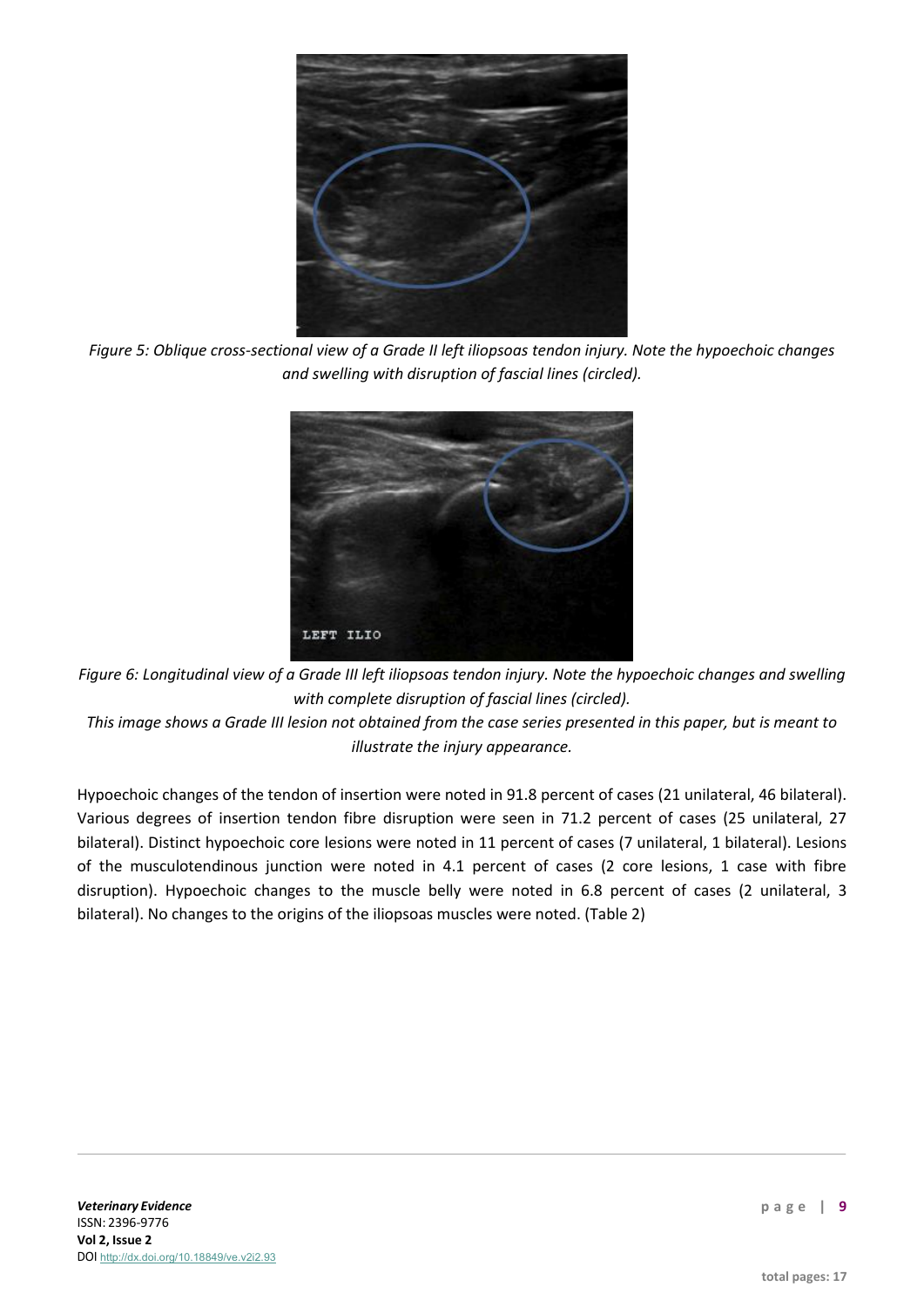|                                            | <b>Unilateral</b> | <b>Bilateral</b> |
|--------------------------------------------|-------------------|------------------|
| Hypoechoic Insertion Tendon Lesion         | 21                | 46               |
| Core Lesion of Insertion Tendon            | 7                 | 1                |
| Core Lesion of Musculotendinous            | $\overline{2}$    | 0                |
| Junction                                   |                   |                  |
| <b>Insertion Tendon Fibre Disruption</b>   | 25                | 27               |
| <b>Musculotendinous Function Fibre</b>     | 1                 | 0                |
| Disruption                                 |                   |                  |
| Hypoechoic Muscle Belly Lesion             | $\overline{2}$    | 3                |
| Anechoic Dilation of Bursae                | 4                 | 4                |
|                                            |                   |                  |
| <b>Hyperechoic Insertion Tendon Lesion</b> | 15                | 42               |
| Hyperechoic Changes to Lesser              | 15                | 5                |
| Trochanter                                 |                   |                  |
| Hyperechoic Origin Lesion                  | 0                 | 1                |
| <b>Hyperechoic Dilation of Bursae</b>      | 3                 | 0                |
|                                            |                   |                  |
| <b>Femoral Neuritis and Enlargement</b>    | 1                 | 0                |

## **Table 2: Lesions Noted on Diagnostic Ultrasound**

Frequently noted were various hyperechoic abnormalities within the muscle belly or tendon of insertion that did not align with typical hyperechoic fibres of the iliopsoas muscular unit. Enthesiophytes and remodeling changes of the lesser trochanter were also distinctly noted as hyperechoic and shadowing.<sup>1,2,16,27.</sup> (Figure 7)



*Figure 7: Longitudinal views of the iliopsoas tendon of insertion of the left (labeled) and the normal right iliopsoas tendons of insertion. Note the hyperechoic changes of the fibres of the left tendon as well as irregularities of the lesser trochanter (white arrow).*

Hyperechoic fibres of the insertion tendon in 78.1 percent of cases (15 unilateral, 42 bilateral) and hyperechoic periosteal changes to the lesser trochanter in 27.4 percent of cases (15 unilateral, 5 bilateral). It is important to note that in only 5.5 percent of cases were lesser trochanter changes noted on radiographs. In one case, hyperechoic changes at the origin of the major psoas muscle bilaterally were noted. (Table 2)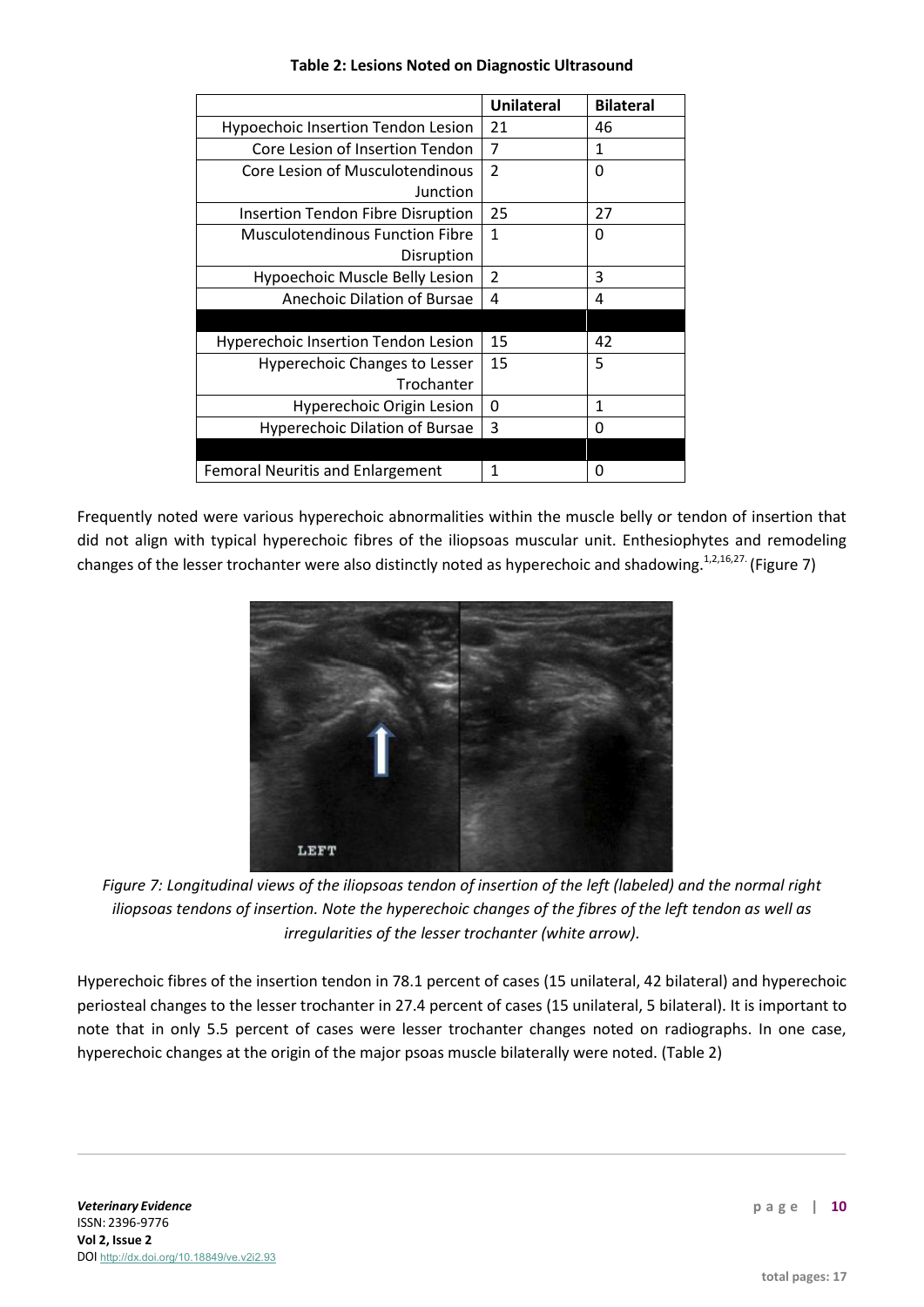It was not uncommon to see a mixture of lesions (hypoechoic +/- fibre disruption and hyperechoic). For our case selection, 66.2 percent of cases with ultrasound findings of hypoechoic lesions +/- fibre disruption were also found with hyperechoic lesions, as well.

In one patient, inflammation of the femoral nerve, which supplies and runs between the major psoas and ilacus muscles, was noted during evaluation of the iliacus and psoas major muscle bellies. (Figure 8)



*Figure 8: A view of the iliacus and psoas major muscle bellies converging with an appreciation of the femoral nerve running between (circled). Note the thickened appearance of the nerve consistent with femoral neuritis and enlargement, an uncommon sequelae of iliopsoas inflammation.*

The bursa was also examined during the musculoskeletal ultrasound evaluation. Eleven cases (15.1 percent) had evidence of inflammation and fluid dilation within the bursa. Of these, three (27.3 percent) showed to have mildly hyperechoic fluid (all unilateral). The remaining eight cases (72.7 percent) showed anechoic fluid distension (4 unilateral, 4 bilateral). (Figure 9)



*Figure 9: Two longitudinal views of the left (labeled) and right iliopsoas tendons of insertion and bursas. Note the distended anechoic bursa on the right (white arrow) compared to the left.*

When evaluating the findings from our case selection, musculoskeletal ultrasound found 6.8 percent (2 unilateral, 3 bilateral) with only hyperechoic changes. When using our tiered gradation system for hypoechoic and fibre disruption lesions, the results returned with 43.8 percent (19 unilateral, 13 bilateral) with Grade I strain, 17.8 percent (9 unilateral, 4 bilateral) with Grade I-II strain, 19.2 percent (11 unilateral, 3 bilateral) with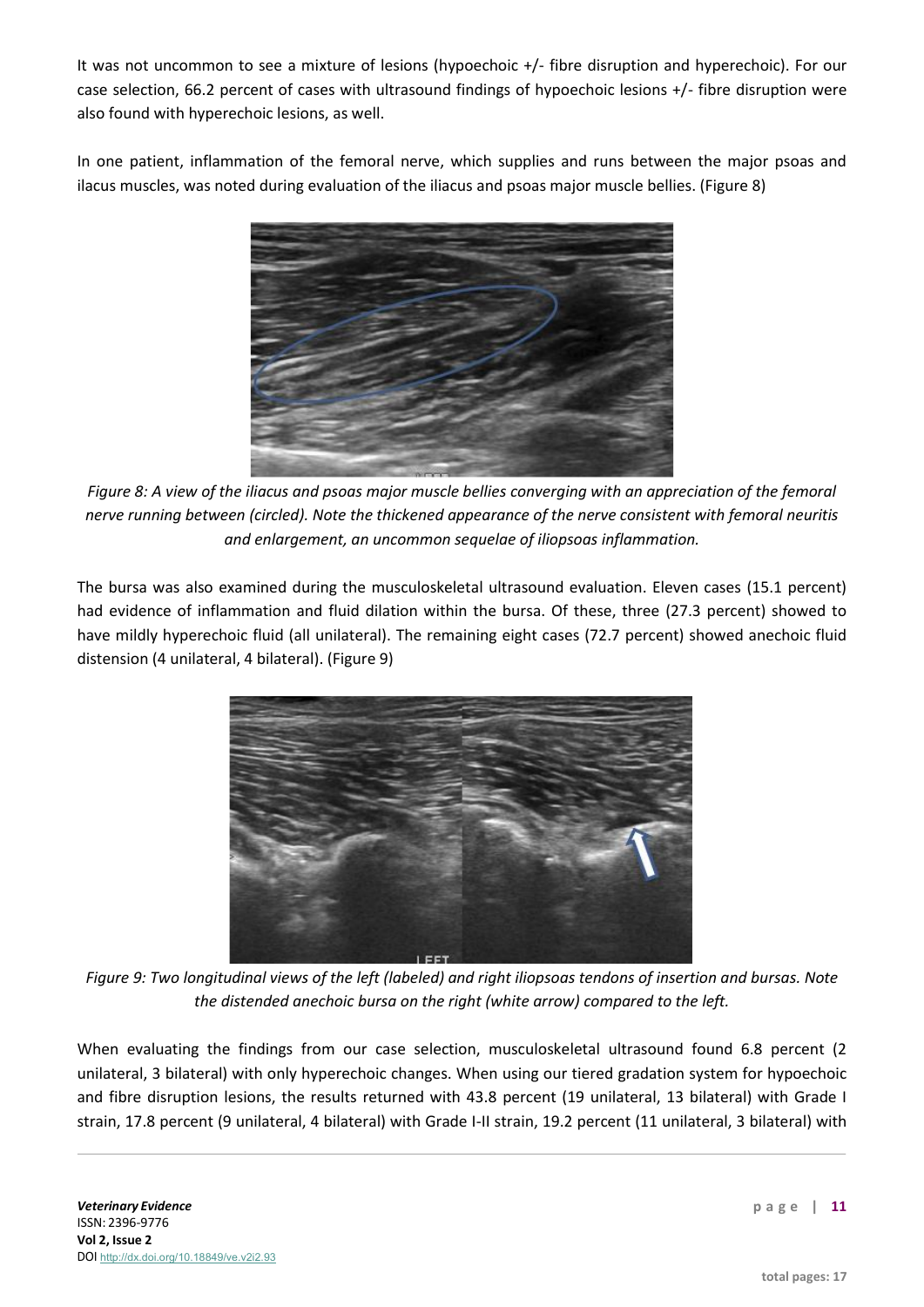Grade II strain, and 11 percent (5 unilateral, 3 bilateral) with Grade II-III strain. Imaging showing complete Grade III strain was not found in our case selection. These final numbers are based on the most severe lesions seen on ultrasound, whether bilateral and unilateral, and do not account for lesser changes seen on the contralateral iliopsoas for those assessed with a unilateral condition. (Table 3)

#### **Table 3: Tendon Strain Grade Tabulation**

|                                                | <b>Unilateral</b> | <b>Bilateral</b> |
|------------------------------------------------|-------------------|------------------|
| <b>Grade I Tendon Strain Classification</b>    | 19                | 13               |
| <b>Grade I-II Tendon Strain Classification</b> | q                 |                  |
| <b>Grade II Tendon Strain Classification</b>   | 11                |                  |
| Grade II-III Tendon Strain Classification      |                   |                  |
| Grade III Tendon Strain Classification         |                   |                  |

# **DISCUSSION**

Diagnostic musculoskeletal ultrasound is utilised frequently in human orthopaedic and sports medicine as a means to identify injury, differentiate acute and chronic injury, and facilitate treatment protocols. This tool is frequently used in our facility to the same ends. To our knowledge, this is the first paper documenting lesions in a case series of the iliopsoas muscle using musculoskeletal ultrasound.

We have used ultrasound assessment to identify lesions consistent with acute and chronic iliopsoas strains, with distinct characteristics associated with each grade of pathology that can be assessed. Full assessment of the iliopsoas muscle with ultrasound takes time and practice to perform, but is often instrumental for the diagnostic process in nebulous hind limb lameness.

The findings of hypoechoic lesions of the belly or tendon of a muscle are being interpreted as acute injury, and the result of oedema or haemorrhage within the muscle unit. Fibre disruption was also noted with presumed acute injuries and was utilised in the tiered grading system along with severity of hypoechoic lesions in determining grade of the injury. While fibre disruption may be noted in chronic injuries, it was more typically noted as hyperechoic scar tissue or fibrosis, presumably from a previous acute strain.

Iliopsoas discomfort can present to clinicians as acute injury or the result of a chronic strain. Chronic iliopsoas pain is often seen with, and presumed the result of long-term compensation for, a chronic primary hip, stifle, or lumbar spine pathology. The joint is protected by limiting its range of motion in abduction and rotation. Such restriction puts additional burden on the hip stabilisers to maintain gait, resulting in chronic fatigue, decreasing muscle fibre elasticity, and can predispose the muscle group to cycles of local inflammation and strain.<sup>2,10,23,28-30</sup> In the event of mild Grade I strains, there is typically preservation of connective sheaths and sarcolemal cells that allows for complete regeneration of the fibres with proper activity restrictions. However, if extensive disruption and haemorrhage occur, or if acute injuries are not rested appropriately, a cycle of contracture and fibroplasia can be the result. Fibroplasia from scar tissue formation provides stability but may prevent proper spread of myofibrils, inhibiting proper healing.<sup>2,10,29</sup> Scar tissue will inhibit normal muscular contraction and relaxation, resulting in chronic mechanical lameness from fibrotic contracture. <sup>10, 29-30</sup> In these injuries, chronic damage would be prone to repeated acute re-injury, which would explain the large number of cases with mixed (acute and chronic) changes noted on ultrasound.

The accumulation of scar tissue from chronic injury can lead to an irreversible fibrotic myopathy, which has been described as necessitating a tenomyectomy procedure to alleviate clinical signs.<sup>7,11-13,29</sup> Given the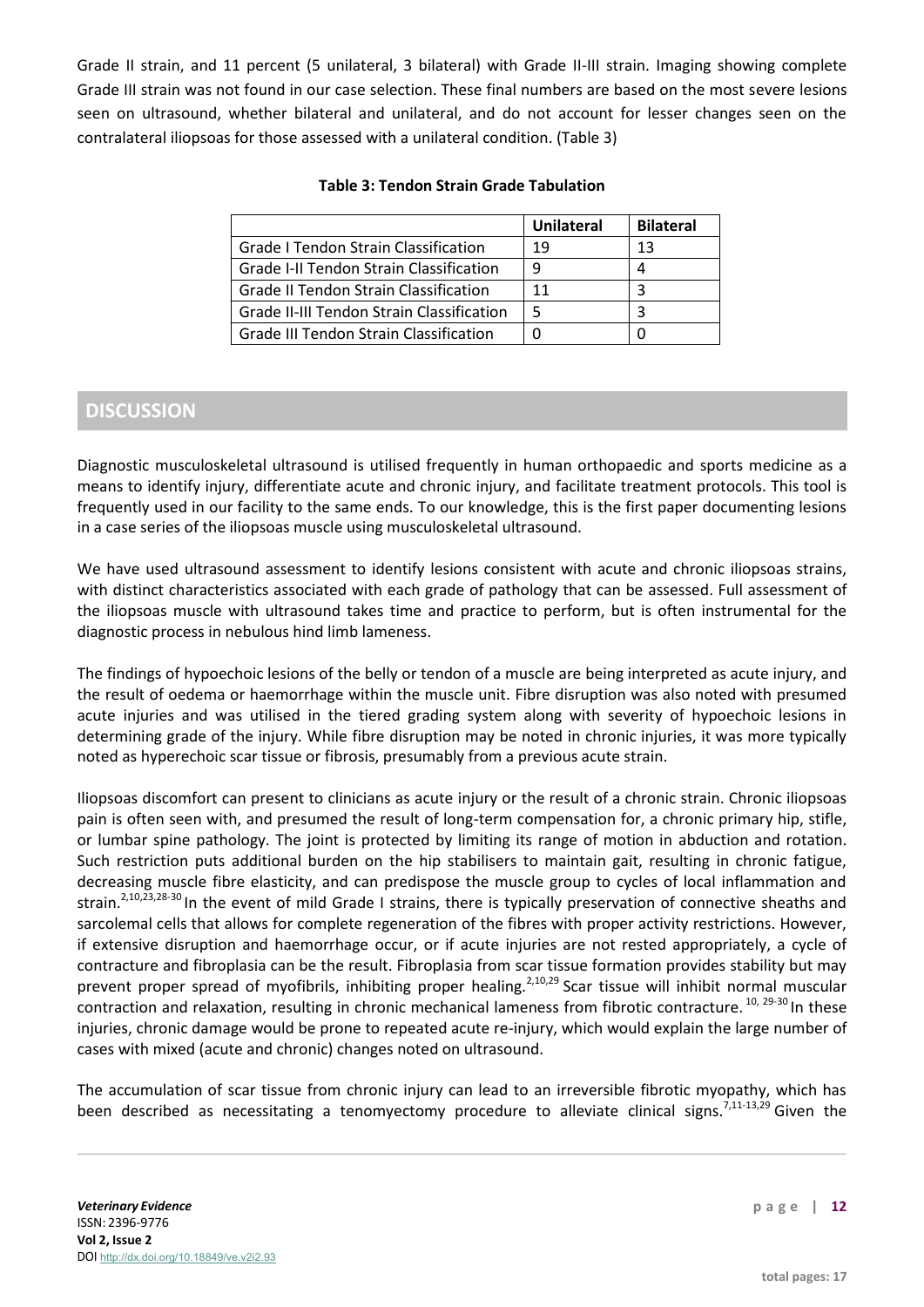proximity of the femoral nerve to the iliopsoas group, a further uncommon but reported sequelae is femoral nerve dysfunction resulting from iliacus compartment syndrome. This would present as pain, decreased patellar and withdrawal reflexes, and possibly decreased superficial medial limb sensation.<sup>2,6-7,12,29</sup> Femoral neuritis and enlargement was noted in one patient from our case population. Given the lack of case numbers with this finding, it is difficult to make any further comment on this finding, but it worth consideration during evaluation of the iliopsoas muscle group as potential sequelae.

Bursitis was noted in eleven patients in this case series, with three and eight of the cases showing changes consistent with chronic and acute bursae inflammation, respectively. Those three cases with mildly hyperechoic changes also demonstrated chronic changes of the iliopsoas tendon, and all eight cases showing anechoic fluid dilation also demonstrated acute injury to the iliopsoas tendon.

The majority of lesions noted on ultrasound in our case population, both acute and chronic, were localised to the tendon of insertion. The tendon unit primarily acts as a structure to transmit contractile force of the muscle. As such, they are often not rigid structures but have various degrees of elasticity and compliance. The recoil action of certain tendons once loads are released in the form of passive energy can be important in preserving energy during locomotion. Various loads held for various times or repetitions will alter this elasticity.8-9 *In vitro* testing of tendinous structures at increasing loads have found tendons to continuously elongate with aligned fibres until eventual end-point failure and breakage with increasing deformation and decreased elastic recoil potential over time due to a breakdown of collagen fibre crosslinking.<sup>9</sup> The general theorem of tendinous strain involves microtrauma and chronic overuse leading to a mechanical breakdown of the tendon. The lack of collagen support predisposes the structure to significant macroinjury. Gradation of tendon strains follows the same criteria and categories as that involving muscle trauma, differing only in the component of elastic recoil deformation. 8-9

The MRI report findings demonstrated consistently inferior evaluation of the iliopsoas muscle group compared to diagnostic musculoskeletal ultrasound findings. MRI failed to identify mild strains and chronic injury, as well as one instance of a Grade II-III strain. It should be noted that the majority of these cases were undergoing MRI to evaluate for lumbosacral pathology, rather than an evaluation of the iliopsoas, and so while the iliopsoas was within the field of view and was commented upon in several reports, the ideal parameters for evaluating the iliopsoas were not used for these studies and so comparison between the different imaging modalities is not possible for our case selection. Further studies comparing the two modalities are warranted.

An important limitation of this presentation is case selection. The ultrasound and physical examination findings show a fairly high percentage of moderate to high-grade iliopsoas sprains (Grades II or higher). Also, no Grade III lesions were present in this case series. Even so, in the authors' experience, this is not an accurate assessment of the general population of iliopsoas strains. Most of the cases assessed with ultrasound in this case series were presenting with significant acute or prolonged chronic discomfort, and often after a long history of activity restriction, anti-inflammatory and muscle relaxant medications, and various modalities of rehabilitation therapy prior to ultrasound evaluation. However, in the authors' experience, the majority of iliopsoas strains presenting for evaluation with discomfort on iliopsoas palpation (of both athletic and companion animals) are mild Grade I injuries which likely improve with rehabilitation therapy and medical management. In addition, our case selection consisted entirely of agility performance animals with excellent body condition and highly athletic lifestyles that is unlikely to be the norm for most companion animals.

It is also important to note that the majority of cases presenting with iliopsoas discomfort often do so after a long history of nebulous hind limb lameness, with only rarely a distinct traumatic event initiating a diagnostic work-up. As such, the findings of acute vs chronic musculoskeletal changes on ultrasound must be interpreted with the understanding that these injuries are often cyclical, with repeated bouts of acute injury re-presenting with a slow accumulation of hyperechoic chronic changes. As such, while a clear timeline from time of first injury until presentation would be ideal, it is not always possible.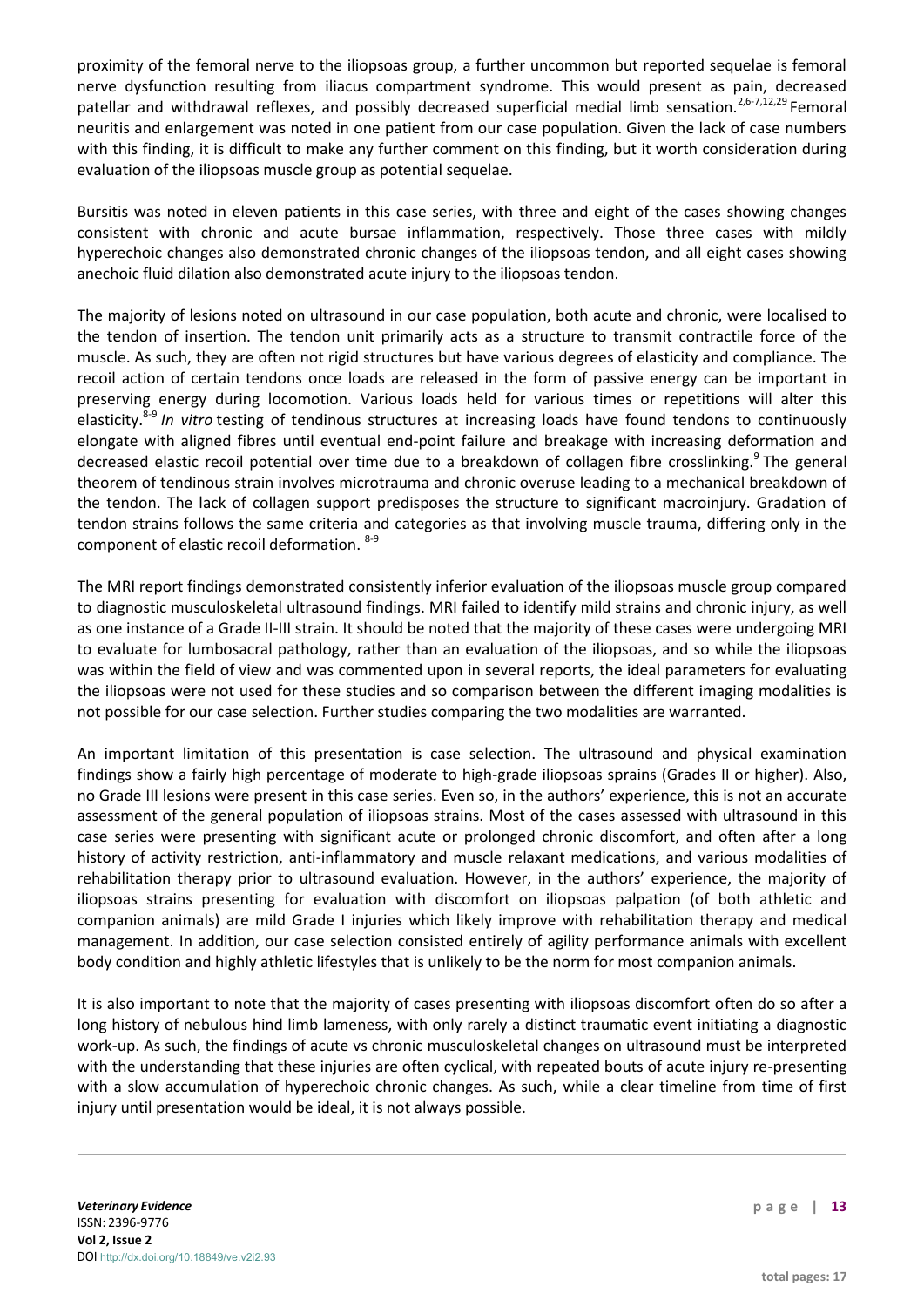Another important limitation in this case series would be the lack of histologic testing to correlate with musculoskeletal ultrasound findings. So while distinct and differing changes to the muscle unit were noted, the assessment of these being acute or chronic (or mixed) injuries was done so by clinician interpretation based on experience and previous studies.

The involvement of comorbidities is an important one to consider with evaluation of muscle strain injuries, especially of the iliopsoas muscle group. Primary muscle injury as a result of rapid turns and twists inherent in a sporting dog's lifestyle would be more likely than the typical routine of a companion animal. However, in the authors' experience, ongoing muscle fatigue and microtrauma secondary to compensation from an underlying orthopaedic injury (stifle, hip, or lumbar) is an important consideration. This paper was intended to document lesions from musculoskeletal ultrasound evaluation following identification of iliopsoas discomfort on physical examination in canine agility athletes, and so an accounting of previous or subsequent comorbidities was beyond the intention or scope of this paper. However, further study in the correlation of treatment protocols following iliopsoas strain identification with repeat musculoskeletal ultrasound and lameness outcomes, while taking into account potential underlying or concurrent morbidities, is warranted.

There has been no previous in-depth evaluation or description of diagnostic musculoskeletal ultrasound findings of iliopsoas muscle strains. This paper describes the most common lesions and findings associated with strains. Appreciation of the severity of lesions can potentially be correlated with the degree of lameness but also play a role when deciding treatment strategies. Further study on the utility of ultrasound assessment, especially in regard to monitoring of lesions through various treatment protocols and recovery process, is warranted. Ultrasound re-evaluations can potentially be key component in assessing for structural integrity of the iliopsoas muscle and tendon during the treatment process.

# **CONFLICT OF INTEREST**

**Funding**: No outside funding or grants were used for this research paper

**Competing interests**: There are no competing financial interests or conflicts of interests involved with the production of this research paper.

# **REFERENCES**

- 1. Breur, G.J. Blevins, W.E. (1997) Traumatic injury of the iliopsoas muscle in three dogs. *Journal of the American Veterinary Medical Association,* (210), pp. 1631-1634.
- 2. Cabon, Q. Bolliger, C. (2013) Iliopsoas muscle injury in dogs. *Compendium on Continuing Education for the Practising Veterinarian,* 35:E2.
- 3. Canapp, S.O. (2007) Non-responsive hind-limb lameness in agility dogs: Iliopsoas strains. *Clean Run*; 2- 5.
- 4. Anderson, K. Strickland, S.M. Warren, R. (2001) Hip and Groin Injuries in Athletes. *The American Journal of Sports* Medicine, (29), pp. 521-533.
- 5. Cullen, K. et al. (2013) Internet-based survey of the nature and perceived causes of injury to dogs participating in agility training and competition events. *Journal of the American Veterinary Medical Association,* 243 (7), pp. 1010-1018. <http://dx.doi.org/10.2460/javma.243.7.1010>
- 6. Carmichael, S. Marshall, W. (2012) Muscle and tendon disorders. In: Tobias KM, Johnston SA, eds. *Veterinary Surgery: Small Animal*. St. Louis, MO: Elsevier. 1127-1134.
- 7. Morelli, V. Smith, V. (2015) Groin Injuries in Athletes. *American Family Physician,* 64(8), pp. 1405-1414.

**page | 14**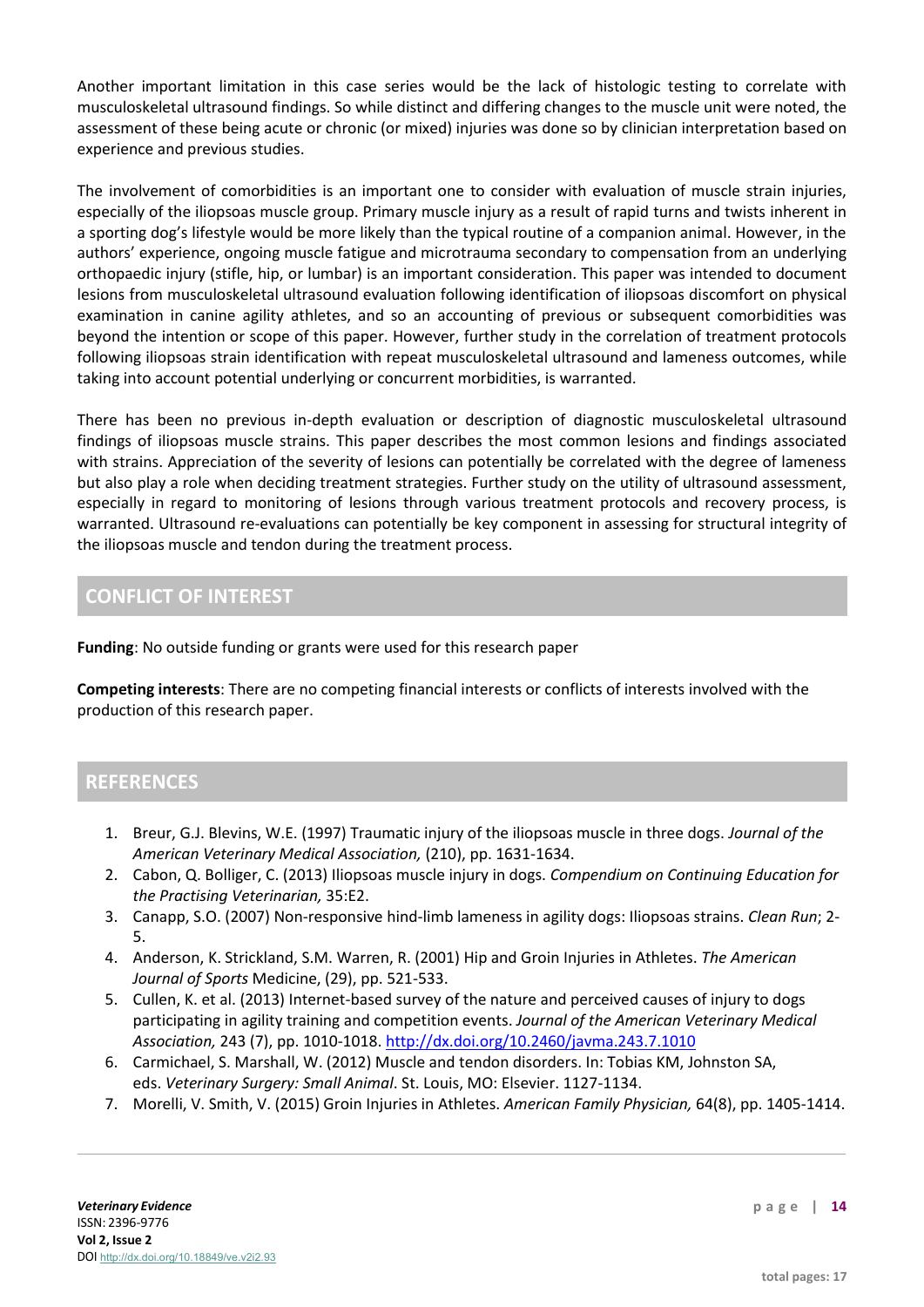- 8. Maganaris, C.N. et al. (2004) Biomechanics and Pathophysiology of Overuse Tendon Injuries. *Sports Medicine,* 34 (14), pp. 1005-1017. <http://dx.doi.org/10.2165/00007256-200434140-00005>
- 9. Ooi, C.C. et al. (2014) Applications and limitations of axial-strain sonoelastography and shear-wave elastography in the assessment of tendon injuries. Skeletal Radiology (43), pp. 1-12.
- 10. Montgomery, R. Fitch, R. (2002) Muscle and tendon disorders. In: Slatter (ed): Textbook of Small Animal Surgery. 3<sup>rd</sup> Saunders, 2264-2271.
- 11. Da Silva, C.G. et el. (2009) Fibrotic myopathy of the iliopsoas muscle in a dog. *Veterinary and Comparative Orthopaedics and Traumatology*, (22), pp. 238-242.
- 12. Stepnik, M.W. et al. (2006) Femoral neuropathy in a dog with iliopsoas muscle injury. *Veterinary Surgery*, 35 (2), pp. 186-190. <http://dx.doi.org/10.1111/j.1532-950X.2006.00130.x>
- 13. Laksito, M.A. et al. (2011) Fibrotic myopathy of the iliopsoas muscle in a dog. *Australian Veterinary Journal,* 89 (4), pp. 117-121. <http://dx.doi.org/10.1111/j.1751-0813.2011.00694.x>
- 14. Rossmeisl, J.H. et al. (2004) Computed tomographic features of suspected traumatic injury to the iliopsoas and pelvic limb musculature of a dog. Veterinary Radiology & Ultrasound (45), 388- 392. <http://dx.doi.org/10.1111/j.1740-8261.2004.04070.x>
- 15. Bui, K.L. et al. (2008) Iliopsoas injury: an MRI study of patterns and prevalence correlated with clinical findings 37 (3), 245-249. <http://dx.doi.org/10.1007/s00256-007-0414-3>
- 16. Cannon, M.S. Puchalski, S.M. (2008) Ultrasonographic evaluation of normal canine iliopsoas muscle. *Veterinary Radiology & Ultrasound*, 49 (4), pp. 378-382. [http://dx.doi.org/10.1111/j.1740-](http://dx.doi.org/10.1111/j.1740-8261.2008.00385.x) [8261.2008.00385.x](http://dx.doi.org/10.1111/j.1740-8261.2008.00385.x)
- 17. Agten, C.A. et al. (2015) Outcomes after fluoroscopy-guided iliopsoas bursa injection for suspected iliopsoas tendinopathy. *European Radiology*, 25 (3), pp. 865-871. [http://dx.doi.org/10.1007/s00330-](http://dx.doi.org/10.1007/s00330-014-3453-x) [014-3453-x](http://dx.doi.org/10.1007/s00330-014-3453-x)
- 18. Anderson, K. Strickland, SM. Warren, R. (2001) Hip and Groin Injuries in Athletes. The American Journal of Sports Medicine (29), 521-533.
- 19. Blankenbaker, D.G. De Smet, A.A. Keene, J.S. (2006) Sonography of the iliopsoas tendon and injection of the iliopsoas bursa for diagnosis and management of the painful snapping hip. *Skeletal Radiology,* 35 (8), pp. 565-571. <http://dx.doi.org/10.1007/s00256-006-0084-6>
- 20. Baltzer, W. (2012) Sporting dog injuries. Veterinary Medicine dvm360.com; 166-177.
- 21. Drakonaki, E.E. et al. (2012) Ultrasound elastography for musculoskeletal applications. The British Journal of Radiology, 85 (1019), pp. 1435-1445. <http://dx.doi.org/10.1259/bjr/93042867>
- 22. Henderson, A.L. Latimer, C. Millis, D.L. (2015) Rehabilitation and physical therapy for selected orthopedic conditions in veterinary patients, Veterinary Clinics of North America: Small Animal Practice, 45 (1), pp. 91-121. <http://dx.doi.org/10.1016/j.cvsm.2014.09.006>
- 23. Johnston, C.A.M. et al. (1998) Iliopsoas bursitis and tendinitis. *Sports Medicine*, 25 (4), pp. 271- 283. <http://dx.doi.org/10.2165/00007256-199825040-00005>
- 24. Laor, T. (2010) Hip and groin pain in adolescents. *Pediatric Radiology*, 40 (4), pp. 461- 467. <http://dx.doi.org/10.1007/s00247-009-1517-x>
- 25. Mahler, S.P. (2012) Ultrasound guidance to approach the femoral nerve in the iliopsoas muscle: a preliminary study in the dog. *Veterinary Anaesthesia and Analgesia*, 39 (5), pp. 550- 554. <http://dx.doi.org/10.1111/j.1467-2995.2012.00731.x>
- 26. Mogicato, G. et al. (2015) Anatomical and ultrasonographic study of the femoral nerve within the iliopsoas muscle in beagle dogs and cats. *Veterinary Anaesthesia and Analgesia,* 42 (4), pp. 425- 432. <http://dx.doi.org/10.1111/vaa.12240>
- 27. Spurlock, G.H. et al. (1989) Ultrasonographic, gross, and histologic evaluation of a tendinitis disease model in the horse. *Veterinary Radiology*, 30 (4), pp. 184-188. [http://dx.doi.org/10.1111/j.1740-](http://dx.doi.org/10.1111/j.1740-8261.1989.tb00773.x) [8261.1989.tb00773.x](http://dx.doi.org/10.1111/j.1740-8261.1989.tb00773.x)
- 28. Nielson, C. Pluhar, G.E. (2005) Diagnosis and treatment of hind limb muscle strain injuries in 22 dogs. Veterinary and Comparative Orthopaedics and Traumatology, (18), 247-253.
- 29. Ragetly, G.R. et al. (2009) Bilateral iliopsoas muscle contracture and spinous process impingement in a German Shepherd dog. *Veterinary Surgery,* 38 (8), pp. 946-953. [http://dx.doi.org/10.1111/j.1532-](http://dx.doi.org/10.1111/j.1532-950X.2009.00581.x)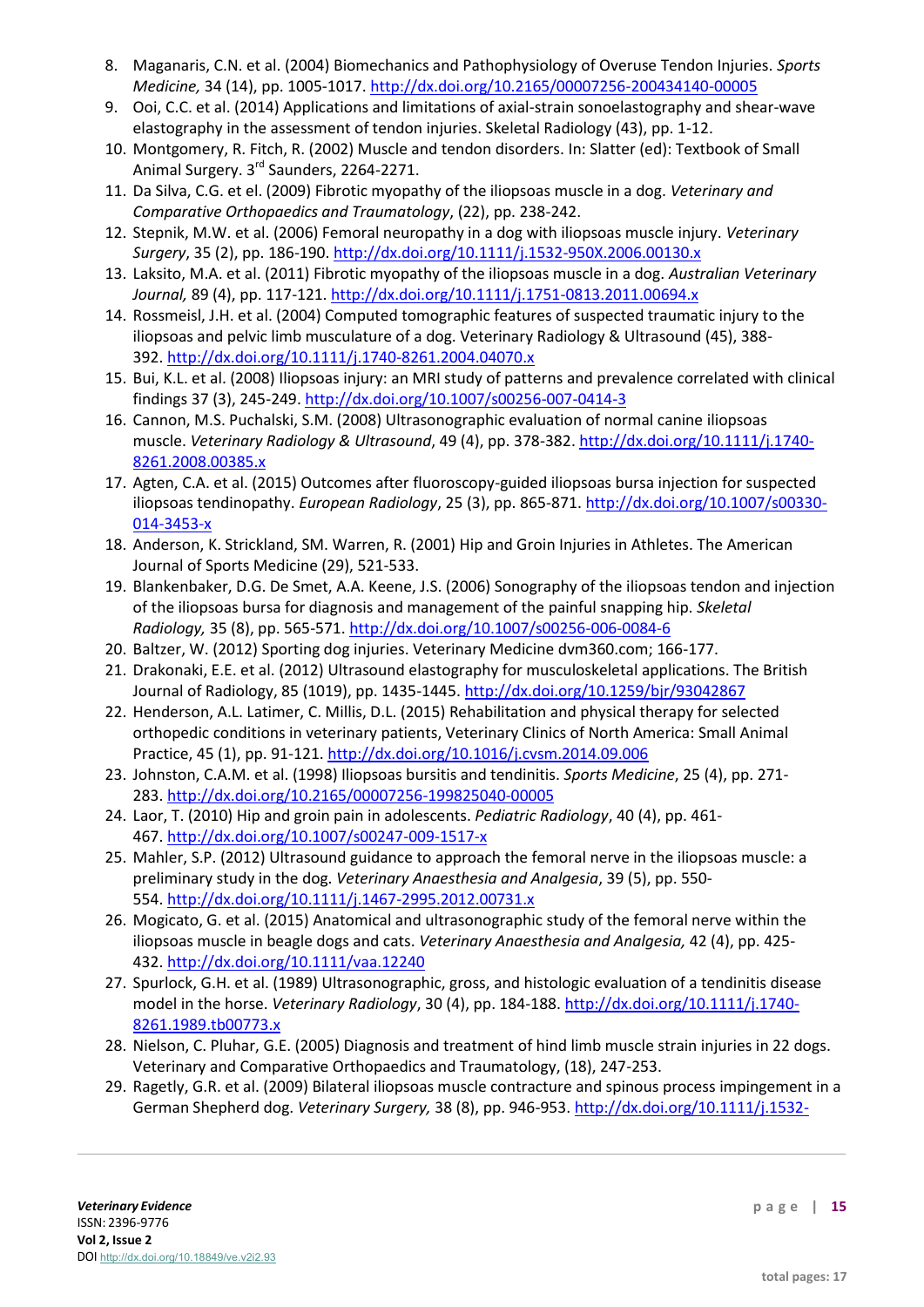950X.2009.00581.x

- 30. Wall, R. (2014) Introduction to myofascial trigger points in dogs. *Topics in Companion Animal Medicine,* 29 (2), 43-48. <http://dx.doi.org/10.1053/j.tcam.2013.11.001>
- 31. Lento, P.H. Primack, S. (2008) Advances and utility of diagnostic ultrasound in musculoskeletal medicine. *Current Reviews in Musculoskeletal Medicine*, 1 (1), pp. 24- 31. <http://dx.doi.org/10.1007/s12178-007-9002-3>
- 32. Holsebeeck, M.T. (2001) Sonography of bursae. *Musculoskeletal ultrasound* (2), 131-170.
- 33. O'Donoghue, D.O.(1962) Treatment of injuries to athletes. Philadelphia: WB Saunders
- 34. Takebayashi, S. et al. (1995) Sonographic findings in muscle strain injury: clinical and MR imaging correlation. *Journal of Ultrasound in Medicine*, 14 (12), pp. 899– 905. <http://dx.doi.org/10.7863/jum.1995.14.12.899>
- 35. Peetrons, P. (2002) Ultrasound of muscles. *European Radiology*, 12 (1), pp. 35– 43. <http://dx.doi.org/10.1007/s00330-001-1164-6>